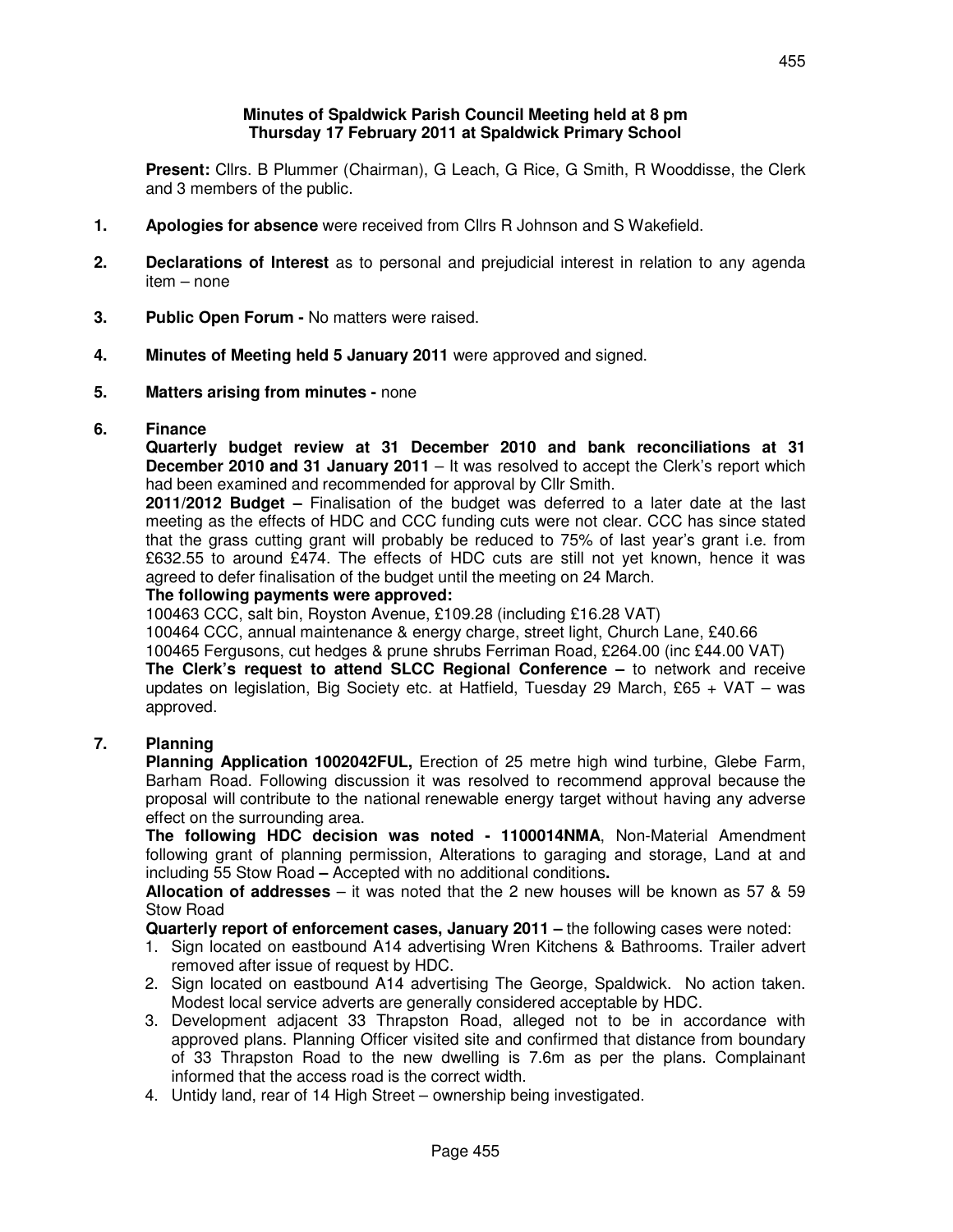**Woolley Hill Wind Farm Community Liaison Group** –The Clerk reported that In the absence of Cllr Leach, away on business, he had attended the meeting on 18 January. Reports of the Parish Council meetings held at Ellington and Spaldwick were given by their representatives. The other 2 councils represented (Alconbury Weston and Leighton Bromswold) had made no formal comment. RES stated that HDC had told them to expect to be asked for more information to be provided in the Environmental Statement.

**New application** – HDC have advised that a planning application relating to 9-11 Thrapston Road has been received although not yet validated. The Clerk stated that as it is 6 weeks to the next meeting it would be advisable to allocate 3<sup>rd</sup> March for a special planning meeting in order to meet the 3 week reply period. This was agreed.

**8. Village Hall –** Cllr Plummer reported that he has been in contact with Robinson & Hall and Persimmons to arrange for himself, Mr Roughsedge and other representatives of the Parish Council and Village Hall Committee to discuss with them any conditions which may apply to the two top sites.

 Cllr Rice reported that David Henrick has agreed to be treasurer. The Charity Commission website has been updated to show the current Trustees – Messrs Roughsedge, Rice and Henrick. The accounts are being updated and the bank mandate amended.

**9. Parish Plan -** Cllr Plummer briefly reported that progress is being made on several matters highlighted in the Action Plan – Village Hall, Youth Group, High Street footway. An update of the Action Plan will be presented to the Council shortly.

## **10. Environmental issues**

#### **Jointly Funded Minor Improvement Scheme 2010/11, High Street Footway**

The following report by the Clerk was noted - The scheme was approved by the Huntingdonshire Area Joint Transport Committee on 17 January. Michael Anker, CCC Traffic Technician wrote to residents in the locality on 25 January and invited any comments by 4 February. 2 residents raised queries which were mostly regarding how wide the footway would be and where it would be placed in the grass verge. One resident however was opposing the plans. Since replying, the Technician has not heard from the two residents again so assumes that they are now happy with the proposal. He has been waiting for a cost from BT for moving the telegraph pole so that the footway could go along the existing kerb line. Unfortunately, this will be cost prohibitive so it will be necessary to take the footway around the back of the pole. As only part of the verge is highway he will mark the boundary on site to ensure that there is sufficient width to do this. CCC will then be able to order the work and start before the end of the financial year.

**Planting in Village -** Following a brief discussion, Cllr Leach agreed to write a piece for the Spaldwick News inviting suggestions as to where and what might be planted and inviting members of the public to help maintain them.

**Dangerous Dead trees –** Cllr Leach expressed concern about 2 trees which he considered to be a hazard and agreed to show the Clerk those to which he referred so that the owners responsible could be advised

#### **11. Queen Elizabeth's Diamond Jubilee June 2012 and Royal Wedding 29 April 2011**

 It was noted that John Blatch has arranged a Garden Party on Saturday 30 April 2011 to celebrate the wedding. Cllr Plummer agreed to speak to Spaldwick School and the Social Club to ascertain whether they were proposing to celebrate these events. Suggestions were invited regarding some permanent feature to commemorate the Jubilee.

#### **12. Inspection / Repair / Replacement of Assets**

**War Memorial** – The Clerk reported that he is arranging a visit by Skillington Workshop Ltd to survey the memorial and advise on its refurbishment.

**Notice Boards** – Cllr Johnson discussed with R B Woodworking the possibility of obtaining a reduced unit price now that it had been decided to order two, but as marking the Council's